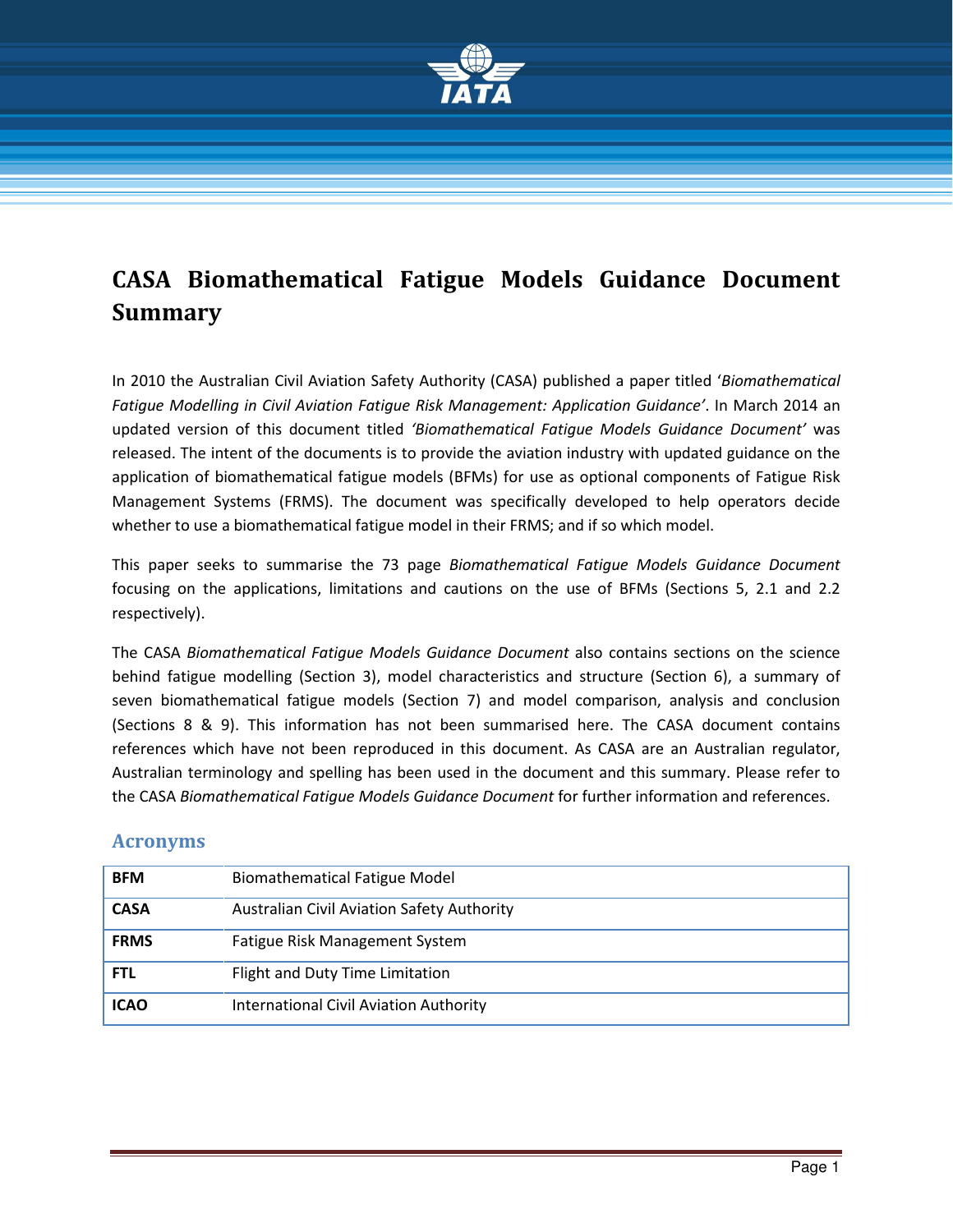# 1. Biomathematical Fatigue Models (BFMs): Definition

A tool designed to predict crewmember fatigue levels, based on scientific understanding of the factors contributing to fatigue. Biomathematical models are an optional tool (not a requirement) for predictive fatigue hazard identification, as within an FRMS. All biomathematical models have limitations that need to be understood for their appropriate use in an FRMS. $<sup>1</sup>$ </sup>

# 2. Applications of Biomathematical Fatigue Models

(Refer CASA, 2014, Biomathematical Fatigue Models Guidance Document, Section 5: Model Applications pp. 23-27)

Potential applications of BFMs include:

- Forward Scheduling
- Non-scheduled / Irregular Operations
- Work / Rest Cycles in Augmented Crew
- Light Exposure and Napping Countermeasures
- Individual Fatigue Prediction
- Training

 $\overline{a}$ 

• Safety Investigation

#### 2.1.Forward Scheduling

A primary application of BFMs is to assist in crew scheduling and crew rostering practices. Biomathematical models of human fatigue provide a means of incorporating aspects of fatigue science into scheduling to reduce fatigue-related safety risk.

An important application of BFMs is to assist with developing optimal crew schedules. By predicting times at which performance should be optimal, identifying timeframes where restorative sleep will be maximised, and determining the impact of proposed work/rest schedules on overall fatigue and performance, BFMs can be used to assist in the development of work schedules that reduce fatiguerelated safety risk.

When applying BFMs for scheduling purposes, it is important to recognise the limitations of their use, as discussed later in this document (refer Sections 3 & 4 pp. 7-11). In particular, it is essential to avoid overly simplistic interpretations of fatigue scores, and to recognise that any specified upper limits for fatigue scores must be validated within the operational environment in which they will be used.

<sup>&</sup>lt;sup>1</sup> The CASA definition varies slightly from the ICAO definition: A computer programme designed to predict crewmember fatigue levels, based on scientific understanding of the factors contributing to fatigue. All biomathematical models have limitations that need to be understood for their appropriate use in an FRMS. An optional tool (not a requirement) for predictive fatigue hazard identification (ICAO Annex 6, Part 1, Appendix 8, Section 2.1.)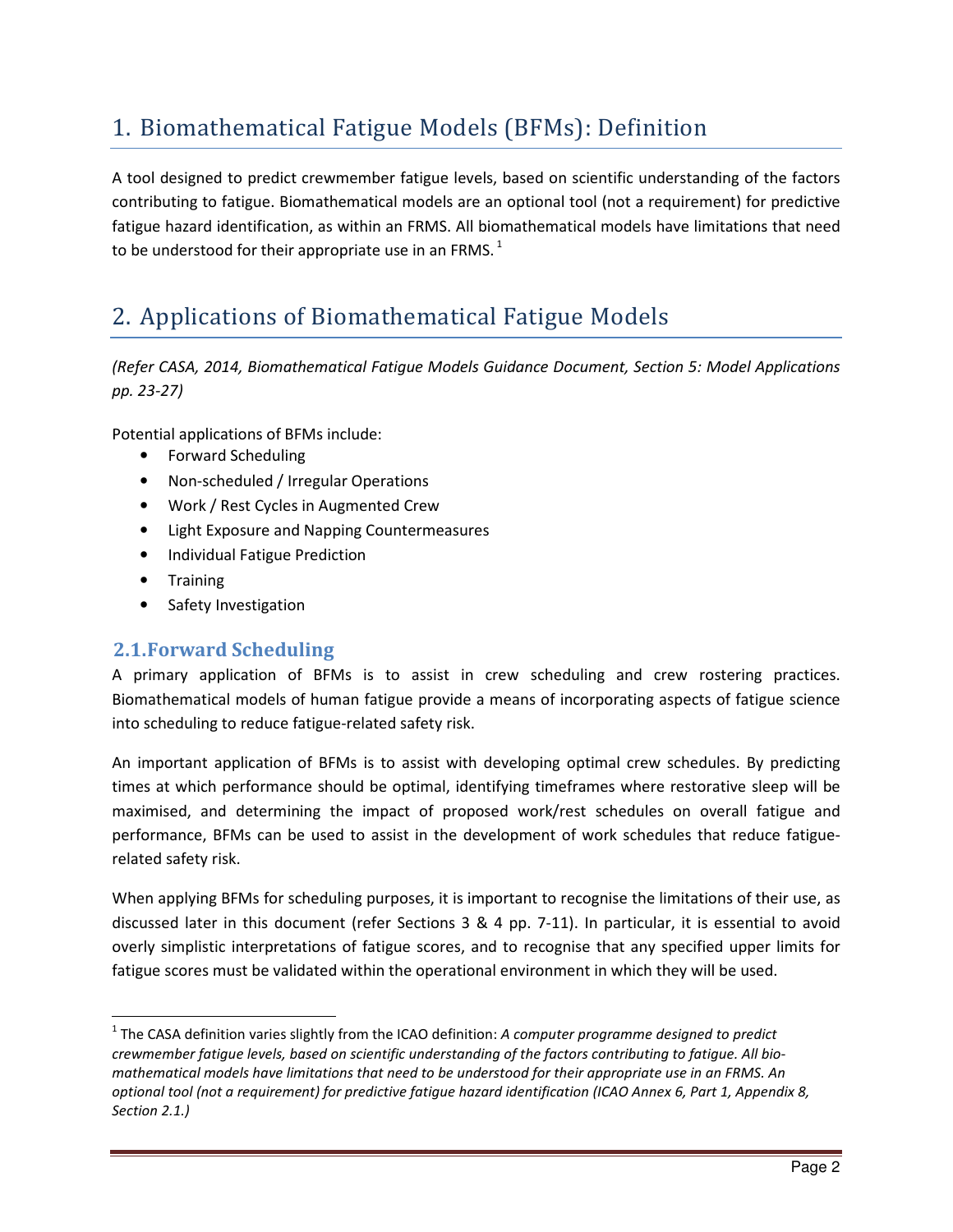Within the context of scheduling, BFMs can be put to various uses, as described below.

#### 2.1.1. Comparisons of work schedules

BFMs are particularly well suited for performing comparisons of alternative work schedules because the strongest scientific basis of fatigue models is that they capture important fatigue trends, rather than predicting absolute values of error or accident probabilities. The models typically provide an estimate of fatigue risk over time, which may be examined to identify periods of high risk and to compare and evaluate different scheduling options. Schedules can then be varied to optimise different criteria to maximise overall efficiency while reducing risk exposure due to fatigue. In aviation, the determination of optimal departure time and layover length for the scheduling of Ultra Long Range flight operations has demonstrated the usefulness of biomathematical models for this purpose.

Schedule comparisons can be performed for both future planned schedules (forward scheduling) and to assess the changes in fatigue risk relating to non-scheduled or irregular operations, such as those resulting from unforeseen operational requirements and/or unplanned shift changes. This may involve dynamic monitoring of rosters to alert schedulers to elevated fatigue risks associated with proposed or enforced changes.

#### 2.1.2. Identification of vulnerabilities within schedules

BFMs can also be used to identify high-risk fatigue vulnerabilities within existing flight crew schedules to provide a focus for mitigation strategies. Given a roster with fixed flight times, predictions of fatigue risk can highlight operational periods where elevated fatigue levels may coincide with critical tasks. Mitigation strategies for crew members may then be encouraged to assist with the management of these high risk periods, including, crew augmentation, extra rest time, strategic caffeine consumption or other fatigue-risk management actions.

#### 2.1.3. Evaluation of rosters that extend beyond prescriptive limits

BFMs, as part of a holistic FRMS, can also contribute to fatigue risk assessments during the design of schedules and fatigue mitigation strategies for crew rosters that extend working hours beyond prescriptive Flight and Duty Time Limitations (FTL), or to evaluate the impact of reducing crew rest periods. Specifically, BFMs can help evaluate the safety risk of a flight schedule or crew roster that falls outside of prescriptive FTL against a scientifically based standard. In such cases, the data from models should be supplemented with operational validation data to further support and justify this evaluation. One approach may include comparing predicted risk scores of newly considered rosters against benchmark risk scores of rosters with good safety records (e.g., certain long range flights), provided suitable benchmark rosters can be identified, using the same relative comparison strategy described in the previous point. This determination may be used, in conjunction with other fatigue risk management strategies, to inform fatigue risk assessments of alternative work schedules. This particular application may be of use to both aviation schedulers, and to regulators in assessing the suitability of newly proposed roster patterns.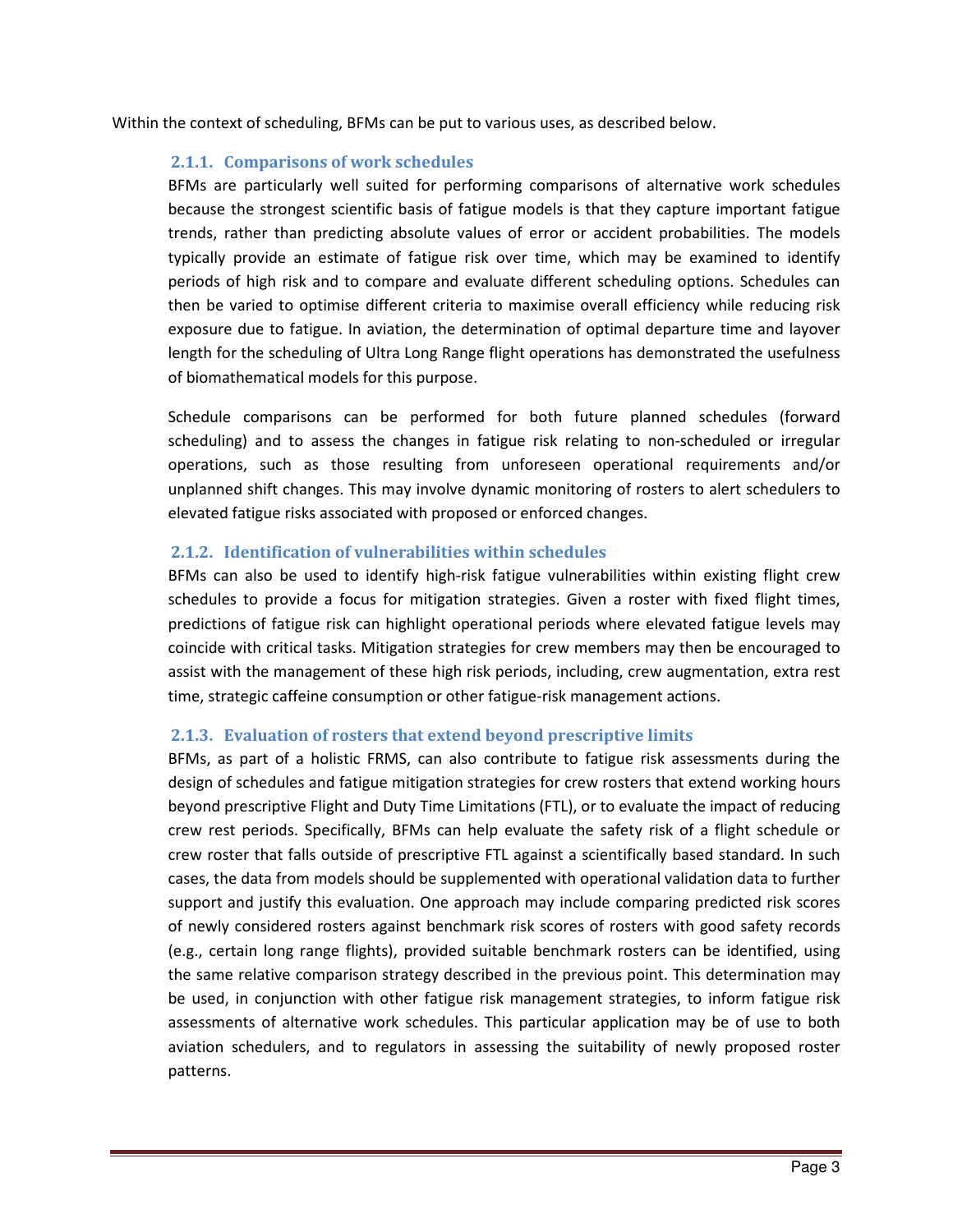#### 2.1.4. Optimising crew pairings and bid lines

Some biomathematical models have the capacity to incorporate instant fatigue risk assessments during schedule building to evaluate different crew pairing options. Pairing options can then be evaluated and compared to select those that avoid excessive fatigue risk. Similarly, some models can assist with decisions regarding bid lines by comparing and evaluating different scheduling options.

#### 2.2.Non-scheduled / Irregular Operations

In addition to assisting with various aspects of forward scheduling, BFMs can also be applied to evaluate fatigue risks associated with unplanned changes to operating requirements and/or original crew rosters.

#### 2.3.Work / Rest Cycles in Augmented Crew

 $\overline{\phantom{a}}$ 

BFMs may be used to determine the optimal work / rest cycles for augmented flight crew operations, where the scheduled flight duty period can be extended through the deployment of additional crew members, allowing all crew the opportunity to obtain scheduled in-flight rest.

#### 2.4.Light Exposure and Napping Countermeasures

Another potential application of BFMs is to evaluate the opportunity for countermeasures such as light exposure<sup>2</sup>, at-home sleep timing or napping to reduce the effects of fatigue. Exploratory scenarios may be evaluated through BFMs to test the potential impact of various countermeasures on fatigue risk and provide guidance on which countermeasures to implement, and when to use them.

Decisions regarding the appropriateness of various countermeasures must take into account their operational objectives. For instance, in applications requiring a high level performance at certain critical times, countermeasures will be aimed at maximising performance at those times, whereas applications designed to reduce fatigue risk through napping may be aimed at optimising the timing of napping opportunities. The intended operational objectives of fatigue countermeasures may therefore vary depending on the type of schedule involved.

The evaluation of countermeasures using biomathematical models may be performed for several purposes. One is to improve work schedules that, without countermeasures, may result in degraded alertness or performance during scheduled work times. The capacity of such models to predict fluctuations in worker alertness and performance is key to determining the optimal times to apply countermeasures to prevent performance-impairing fatigue.

Another purpose is to enable appropriate countermeasures, such as those relating to in-flight napping (Controlled Rest on the Flight Deck) or light exposure, to be integrated into operational procedures or guidance material. Organisations can use the results of evaluations of countermeasure effectiveness to guide organisational decisions about countermeasure implementation. For instance, the use of a

 $2$  Please note that the only model sophisticated enough to evaluate the effects of light is the Kronauer-Jewett Interactive Neurobehavioral Model (INN). The INN was evaluated in the 2010 CASA paper, but excluded from the 2014 CASA paper 'as it is more applicable for research purposes and is not currently available for operational use (in aviation environments).'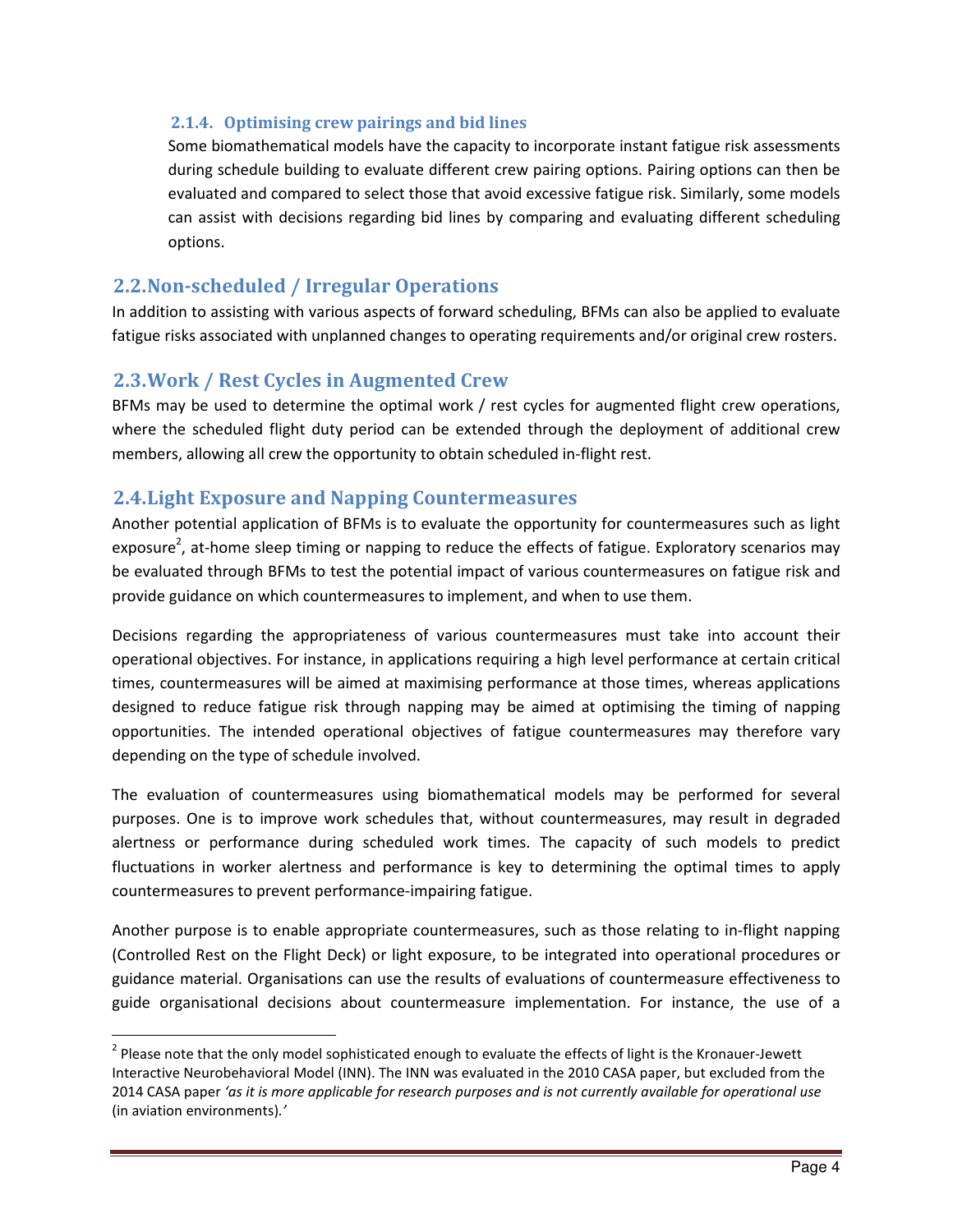biomathematical model was seen as very useful to determine the optimal rest distribution and timing among crews in Ultra Long Range (ULR) flights.

Evaluations of countermeasure effectiveness can also be used to complement educational material for crew, by providing insight into how the implementation of fatigue countermeasures of different types and at different times affects overall fatigue risk. The results of such analyses can be used to educate crew on how to optimise and manage fatigue risk mitigation strategies.

## 2.5.Individual Fatigue Prediction

The effects of sleep loss vary considerably among individuals. A potential application of fatigue models would be to provide guidance to individual crew members on their expected level of fatigue at a given time. This information could be used to improve sleep management strategies and to apply personalised fatigue countermeasures. Unfortunately however, currently available BFMs tend to be based on averaged fatigue ratings and are restricted therefore to predicting risk probabilities for a target population average rather than the instantaneous fatigue levels of a specific individual. However, related research has demonstrated that the 3-process model has quite high accuracy in predicting individual sleepiness and sleep timing.

Recent technological developments have also seen the emergence of a range of applications (apps) for use with rapidly evolving 'smartphone' technology. Broader research has included the development of smartphone apps for monitoring motor vehicle driver alertness and distraction that issue warnings to drivers if their safety is compromised, and for both predicting sleep quality and monitoring sleep quality via the use of embedded mobile phone technology. Similar developments are underway for the aviation domain, with one of the selected models having already developed and released quite a sophisticated alertness and fatigue management app for use across *iOS* platforms by professional flight crew.<sup>3</sup>

While the currently available app is able to take account of a range of individual and contextual input variables, and this technology and similar applications will continue to evolve and be developed, it should be noted that such tools are intended as an aid to predict alertness for an "average" individual, under "typical" conditions.

As noted above, none of the available biomathematical models are equipped to take into account all the numerous individual factors that may impact on fatigue, such as age, gender, lifestyle, health status and personality traits. Some of the models do, nevertheless, have the capacity to allow their outputs to be tailored to some degree to the specific characteristics of the individual by incorporating individual traits or characteristics as optional inputs. One such input is the inclusion of circadian chronotype in some models. Other inputs such as individual sleep need, habitual sleep timing, and commuting time can also be incorporated into some models, with the aim of providing fatigue predictions with greater accuracy than generic population average predictions.

Where knowledge of a specific individual's fatigue state is desired, other tools for direct assessment of fatigue state, such as neurobehavioral tests, may eventually be a solution. Continued development of

 $\overline{\phantom{0}}$ 

 $3$  Please note that there are potential challenges to putting additional technology in the cockpit.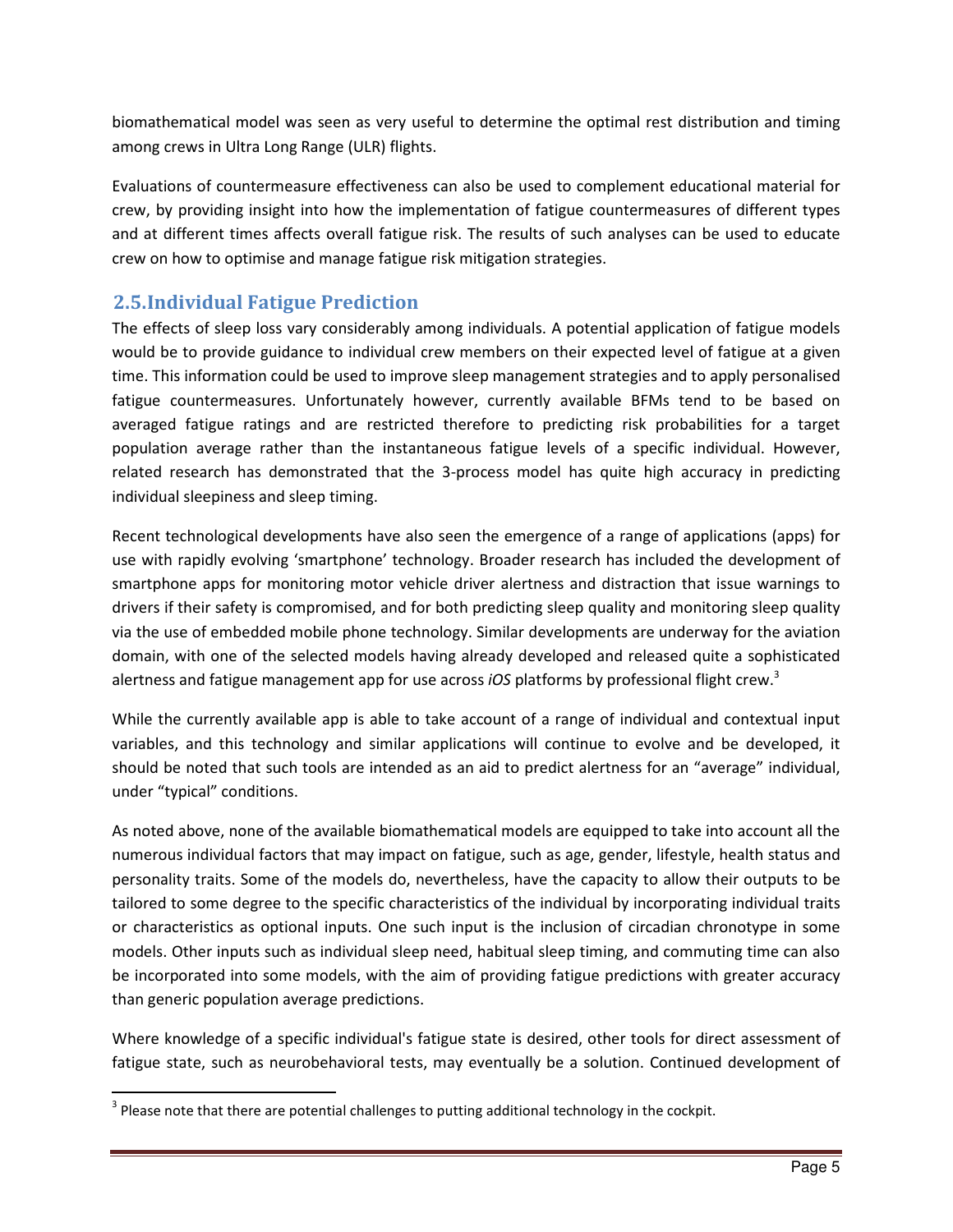fatigue model individualisation approaches may contribute to enhanced individual fatigue prediction in the future. For example, if fatigue or task error measurements and sleep monitoring data were available for specific individuals, then programs for providing individualised fatigue predictions could be used for a variety of applications, including on-line fatigue monitoring and as an educational tool to help individuals develop mitigation strategies that work uniquely for them. These types of 'individualised' programs may improve predictions for individuals, but the same caveat applies, that they are only one estimate of the probability of fatigue, not an absolute measure of fatigue risk.

#### 2.6.Training

A key focus in managing fatigue risk in operational contexts is education, specifically, education about the effects of fatigue<sup>4</sup>, the causes of fatigue, the importance of effective sleep and good sleep habits, and the appropriate use of fatigue countermeasures. One school of thought is that all aviation industry personnel, including supervisors, crewmembers and scheduling staff, should be provided with education on these topics under an effective FRMS. A detailed understanding on the importance of quality preduty sleep, on the effective utilisation of available sleep opportunities, on the use of napping for "bridging the gap between consolidated sleep episodes", on appropriate nap timings, and on the effects of time zone changes, for instance, can be valuable in assisting crew to manage fatigue.

BFMs can be used to provide fatigue risk management education of this sort, both for decision makers and for front-line workers. Understanding the latest scientific knowledge about the effects of sleep and circadian factors on fatigue can be difficult for operational personnel to absorb from scientific documents. Computerised implementations of BFMs that allow users to interactively observe changes in fatigue predictions through a dynamic user interface can form a useful component in a fatigue risk management educational program.

By demonstrating how variations in sleep duration, sleep times, nap timing and duration and other fatigue countermeasures alter fatigue risk, BFMs can be used to educate people on the dynamics of the sleep regulatory system and its effects on fatigue. The changes in fatigue risk over time may be counterintuitive and developing a better understanding of the "dynamics of the sleep-wake system" and how it affects fatigue can assist in the identification of periods of elevated fatigue risk and in planning and managing strategies to mitigate the risks. This knowledge is useful both for crew themselves, so that they may adapt their lifestyle and behaviours accordingly, and for the schedulers and decision makers responsible for reducing fatigue-related safety risks to organisations.

### 2.7.Safety Investigation

Probable fatigue risk levels have been calculated for crewmembers involved in numerous aviation incidents and accidents, and in recent years biomathematical models have been employed by both operators and investigation agencies to assist with these calculations.

Several biomathematical models claim to be useful for supporting incident/accident investigation by assessing the potential contribution of schedule-related fatigue to safety events or analysing a person's

 $<sup>4</sup>$  Including the role of circadian rhythms.</sup>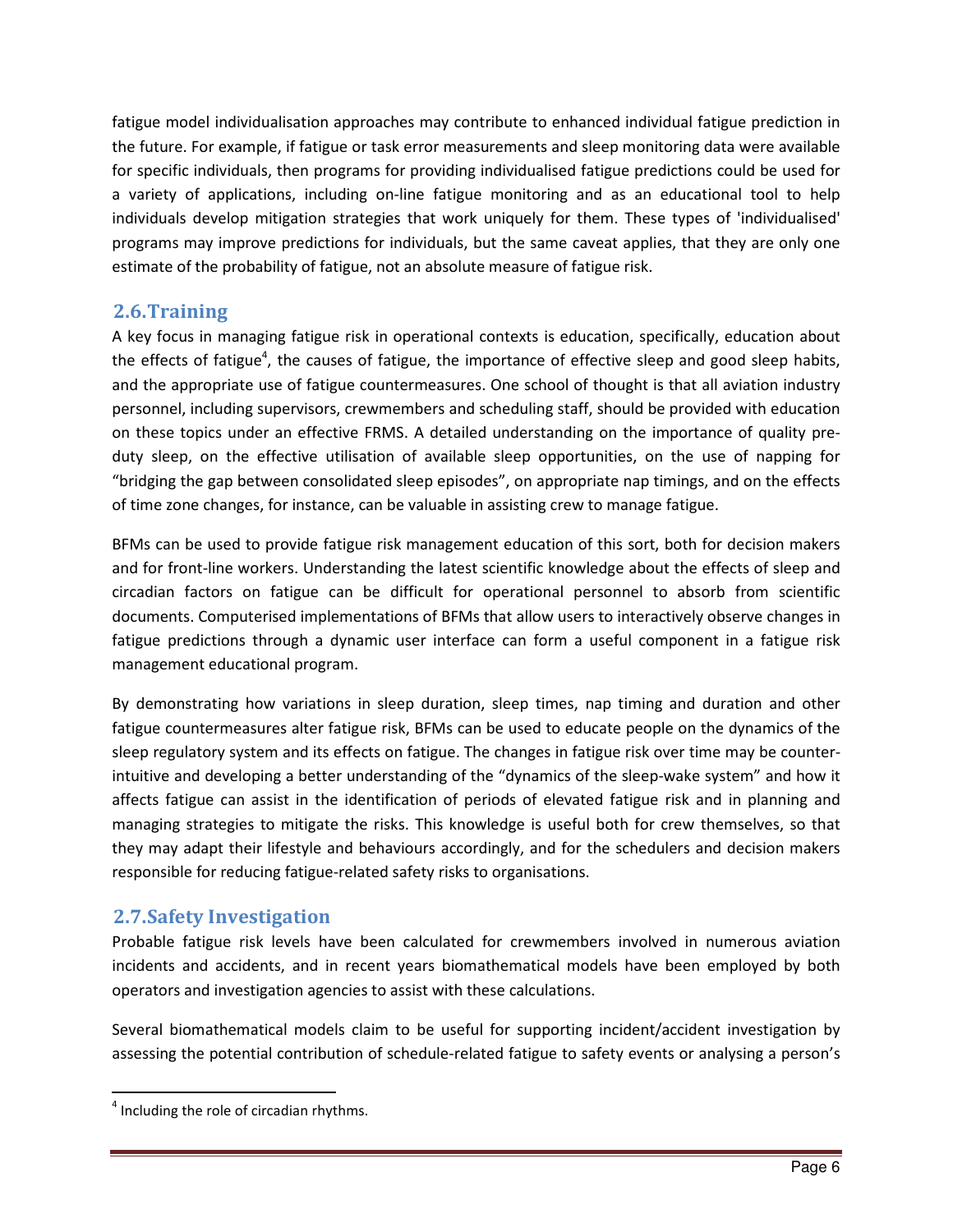fatigue level at a specific time based on analysis of their prior sleep. It is important to note, however, that the application of such models for the post hoc identification and analysis of the role of fatigue as a contributing factor to aviation incidents and accidents should be undertaken with great caution. While many authors have drawn links between fatigue and safety events in various occupational settings, it is extremely difficult to *prove* that a safety occurrence was contributed to by fatigue. While the potential for fatigue and its effects to be present can be noted, a causal relationship is extremely difficult to establish.

Contemporary systemic thinking on safety investigation and analysis recognises that complex interactions between numerous factors contribute to most safety occurrences. While it may be possible to identify the potential for the existence of crew fatigue and related performance decrements using such models after an event, establishing a definitive evidence-based link between fatigue and a specific event is problematic. Isolating fatigue from the numerous other factors that may have contributed to an event, then proving its contribution may not be possible. Validating this potential application of biomathematical models is also particularly difficult in the aviation domain, where accident rates are generally low, and it can be otherwise difficult, time consuming and expensive to measure the in situ performance of operational personnel (for example, using LOSA [Line Operations Safety Audit] or similar observational methods).

## 3. Cautions on the use of Models

(Refer CASA, 2014, Biomathematical Fatigue Models Guidance Document, Section 2.2: Cautions on the use of Biomathematical Models p12)

### 3.1.Better for comparing scores rather than compliance with a threshold

BFMs are designed to take into account a range of factors relating to fatigue and to convert these into simple numerical scores representing fatigue risk. These scores can be used for performing comparisons (of schedules, for instance) or for evaluating a schedule against an upper fatigue limit. However, it is vital to avoid overly simplistic interpretations of the numerical estimates provided by the models.

### 3.2.Fatigue score limits must be validated

It is essential for any specified upper limit for fatigue scores to be validated in the operational environment in which they are to be used. The failure to validate limits or 'cut-off' scores in this manner could result in practices that undermine the quality of the FRMS and result in operational staff having minimal confidence in the system. In the worst case overreliance on biomathematical models could result in an FRMS that actually degrades fatigue management.

### 3.3.Should not be used in isolation or as a go/no go criteria

When a biomathematical model is included in an FRMS, complementary strategies to pro-actively identify and manage fatigue must also be considered. Flight crews and operational decision makers need to be educated to interpret the biomathematical model's output appropriately. The outputs of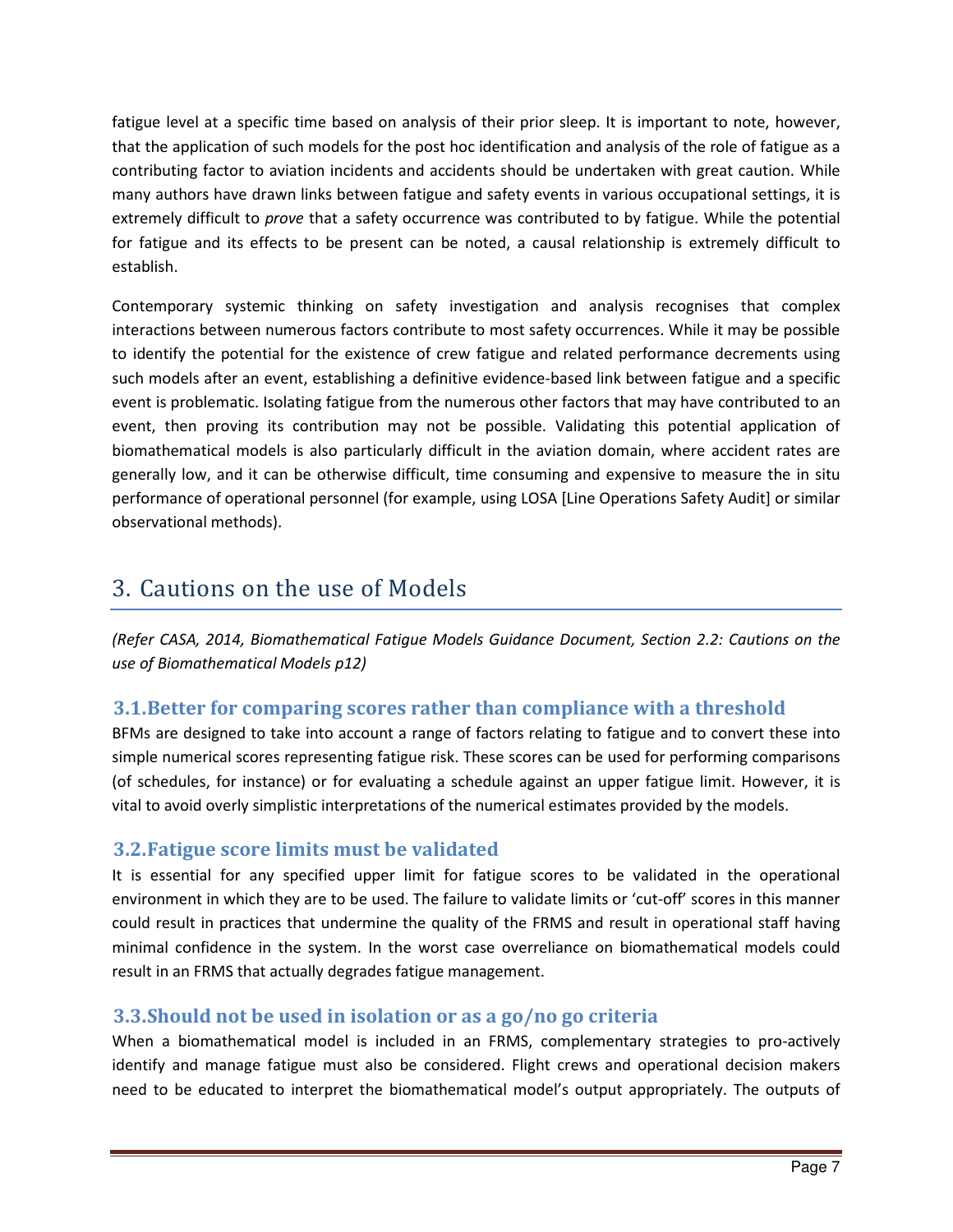such models can give the illusion of being precise and quantitative despite the fact that they simply predict a qualitative measure such as subjective fatigue. Education, audits and the use of additional objective measures should ensure that a balanced view of the opportunities and limitations of models is maintained within an organisation's fatigue risk management culture and operational practices. Scores derived from BFMs cannot provide a "green light" for operational safety, but should rather be used as one of a number of risk management controls and complemented, for example, by crew fatigue monitoring and practices for ensuring adequate rest and sleep.

#### 3.4.Continuous improvement

Finally the use of a model within an FRMS should be an iterative process, with fatigue measurements, task errors and incident data collected and used to refine both the model and the overall FRMS.

## 4. Limitations of Models

(Refer CASA, 2014, Biomathematical Fatigue Models Guidance Document, Section 2.1: Regulatory and FRMS context p11)

BFMs have limitations which must be adequately recognised and considered by users. Fatigue model predictions should never form the sole means upon which operational decisions about fatigue risk management are made. The limitations of currently available fatigue models include:

- a restriction to predicting risk probabilities for a population average rather than immediate or accurate fatigue levels of specific individuals,
- incomplete description of all fatigue physiology factors,
- qualitative data being misinterpreted as quantitative data and
- limited validation against aviation specific data.

Due to these limitations and the relatively recent introduction of BFMs to civil aviation, a cautionary approach should be taken. FRMS should be designed as comprehensive, multi-layered systems, in which biomathematical models, when used, provide a supporting role.

(Refer CASA, 2014, Biomathematical Fatigue Models Guidance Document, Section 4: Limitations of Biomathematical Models pp18-22)

This section provides a detailed discussion of the limitations of biomathematical fatigue risk models which include:

- Models predict fatigue levels, which are not necessarily correlated with safety risk.
- Models consider only the acute effects of work schedules and not chronic effects, and may underestimate risk.
- Models predict average fatigue levels for a population and do not consider individual variability.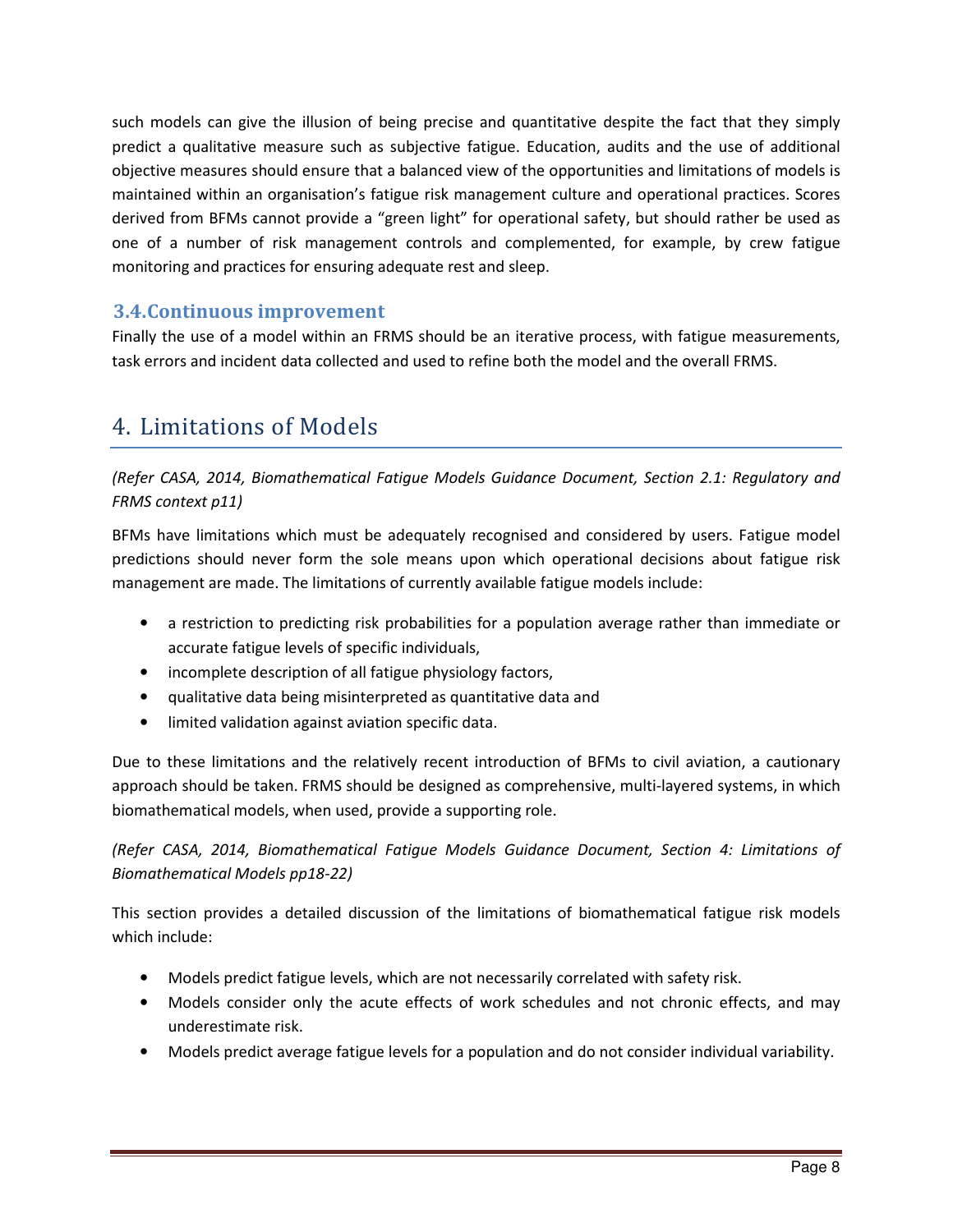#### 4.1.From Fatigue to Safety

From an operational point of view, an individual crew member's level of fatigue is not of direct concern, provided that they perform their duties in a safe and effective manner. Biomathematical models of fatigue essentially make the tacit assumption that changes in levels of fatigue will be paralleled by similar changes in risk, but the available evidence suggests that this may not always be the case. It is obviously true that if an individual's level of fatigue is such that they fall asleep, the risk of failing to respond appropriately when required will be high. However, most accidents seem to occur while the worker is awake and are linked with slow or inappropriate responses rather than a total failure to respond.

Consider the impact of three categories of potential sources of fatigue, namely homeostatic factors (e.g., time since sleep), circadian influences (e.g., time of day) and the nature of the task (e.g., duration, workload and monotony) on (i) actual accidents and injuries and (ii) performance decrements that might plausibly result in accidents or injuries. The results concerning homeostatic influences are fairly straightforward and consistent: the longer someone had been awake for, or the shorter the duration of their sleep period, the higher the risk of accidents and injuries and the greater the performance decrements. Likewise, the performance of sleep-deprived subjects is poorer than that of non sleepdeprived control groups, although there is a considerable variation in the magnitude of the effect across studies.

The evidence concerning circadian influences is, however, rather more complex. It is well established that both subjective ratings of fatigue and objective sleep measures such as sleep latency show marked circadian rhythm effects with a maximum effect occurring between 03:00 and 05:00 hours. However, after correcting for exposure, accident and injury propensity reaches a rather earlier maximum at about midnight. Thus the risk of accidents and injuries would appear to reach a maximum somewhat earlier during the night than does fatigue, although the underlying reason for this is unclear. With regard to performance measures, laboratory studies of circadian rhythms have obtained rather mixed results with some measures of performance showing a direct circadian component while others would appear to only do so in combination with homeostatic factors.

A recent comprehensive review investigated the significant body of research linking fatigue and safety outcomes in detail. It was observed that, while fatigue is identified in many countries as a contributing factor to a 'significant' proportion of road accidents, estimates of the role of fatigue vary considerably (from 1 to 20%), and they are in fact merely estimates, often based on criteria that exclude other factors rather than definitively identifying the contribution of fatigue. The review first looked for evidence of the effects of various fatigue related inputs (circadian, sleep homeostasis and task-related influences) on fatigue and safety outcomes, then examined the evidence for each of these influences on performance capability, before finally summarising evidence for the link between performance and safety outcomes.

There is clear evidence across multiple studies identifying links between sleep homeostatic factors (including sleep deprivation and time since waking), impaired performance and increased accident involvement. The relationships between both task-related performance decrements, and circadianrelated fatigue influences, and safety outcomes were however less clear. Both areas were identified as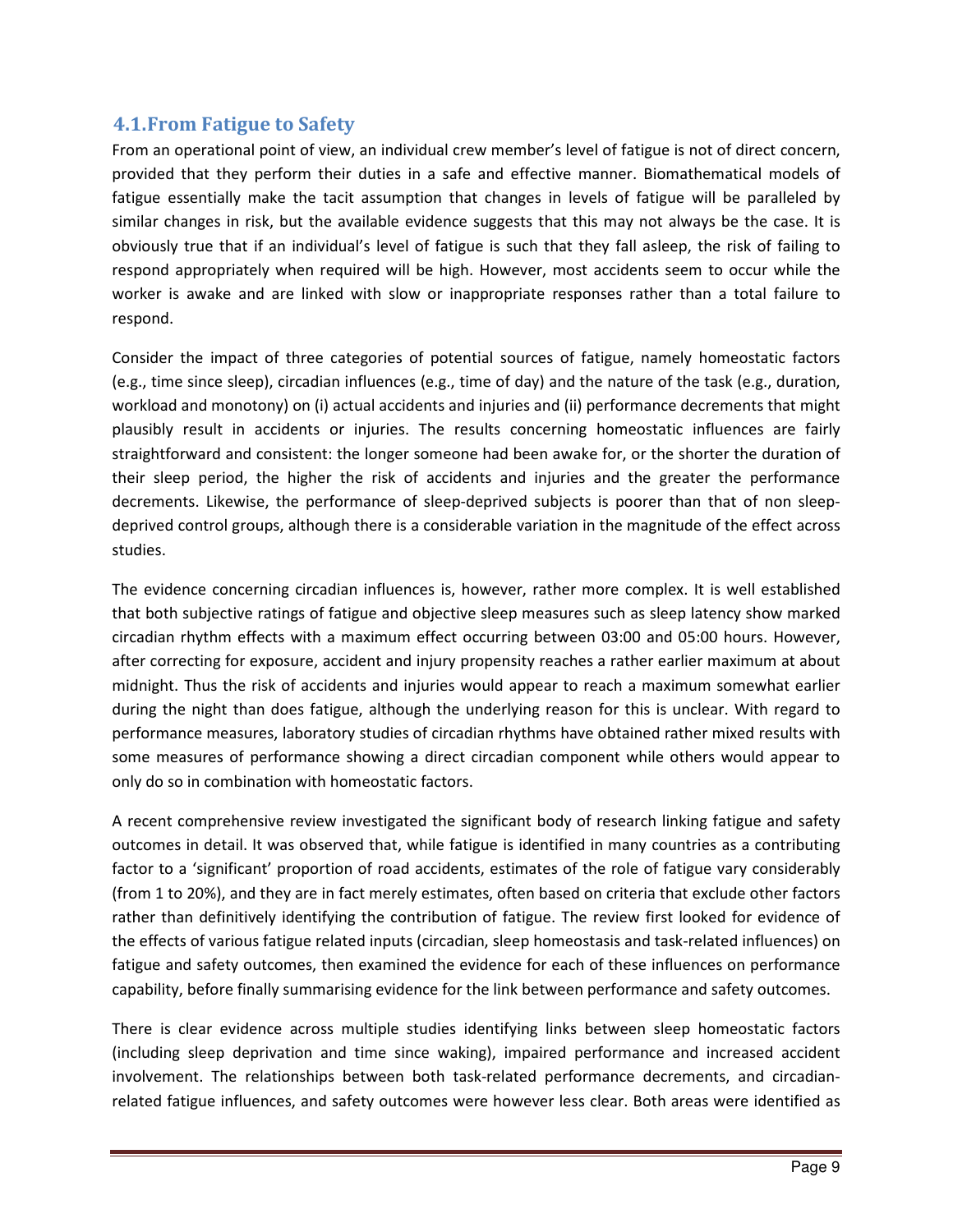requiring further careful research and the development of enhanced methodologies and measures in regard to the objective assessment of fatigue.

In short, biomathematical models of fatigue may prove good predictors of the homeostatic component of transient variations in risk, and perhaps even the task demands component where this is included in the model, but are likely to perform less well when estimating the circadian component. Nor do any of the models really attempt to define what an "acceptable" level of fatigue, or any other output, might be. Thus, as they stand, the models can be used effectively to compare the relative merits of two or more work schedules, but cannot definitively answer the question as to whether a particular work schedule is acceptable or safe. One obvious reason for this failure is that the level of fatigue or risk that is deemed acceptable will clearly depend on the hazard/s associated with the operation. What may be an acceptable level of fatigue risk in relation to an operator for agricultural crop spraying might be totally unacceptable in the context of operating a large passenger-carrying airliner.

As observed above, in aviation, the link between fatigue and safety is particularly difficult to establish because of the very low accident rate and the complexity of accident aetiology. In fact, multiple layers of operational defences (cockpit and ATC task automation, checklists, Crew Resource Management strategies, Standard Operating Procedures, etc.) reduce the probability of having an aviation accident attributable to a single cause (here a decrease in human performance due to fatigue). These operational defences or barriers are used by aircrew as protection strategies against the detrimental effects of fatigue. The use of these strategies could explain the non-linear relationship between safety-related indicators and fatigue-related indicators.

### 4.2.Chronic Effects of Hours of Work on Safety

There are two lines of evidence that suggest that biomathematical models may grossly underestimate risk, simply because they consider only the acute effects of work schedules and not the chronic ones. The first line of evidence is the chronic impact of work schedules on performance capabilities. One study identified cognitive performance deficits and higher cortisol levels in airline cabin crew with more than three years of flying experience, when compared with a matched group of ground crew working for the same company. A subsequent study compared two groups of airline cabin crew with different jet-lag (circadian dysrhythmia) recovery periods and found that short recovery intervals (≤ 5 days) were associated with a range of symptoms including lower cognitive performance, higher salivary cortisol levels (related to psychological stress) and a smaller volume of the right temporal lobe. The findings indicated a cumulative effect of chronic exposure to circadian disruption on cognitive function and the underlying cerebral structures.

Similarly a cross sectional study of a large sample of male industrial workers found cognitive deficits among those who had been exposed to shift work, when compared to those with no exposure. The study also reported a decrease in memory performance related to the duration of exposure to shift work. These effects were independent of self-reported age and sleep quality, suggesting that chronic exposure to circadian desychronisation underlay the observed cognitive impairments.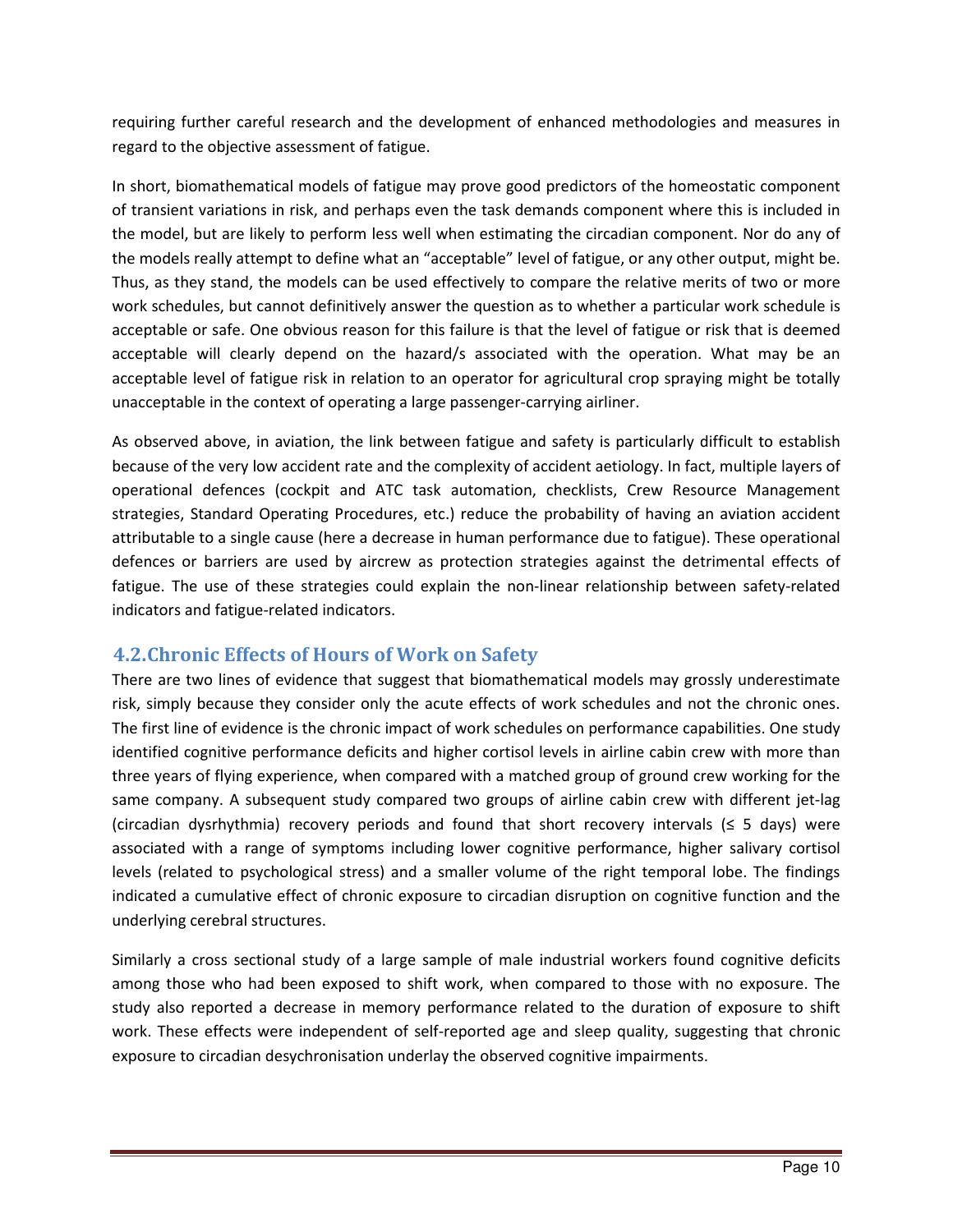The second line of evidence concerns the risk of occupational injuries to shift workers on rotating shift systems relative to that for day workers. A number of epidemiological studies have reported an increased risk for those on rotating shift with the extent of this increase depending, at least in part, on whether the rotating shift system included a night shift. When employed to evaluate the acute effects of work schedules, most biomathematical models cannot estimate the increased risk of occupational accidents and injuries on rotating shift systems relative to that involved for day work.

Since there are no practical objective measures of fatigue, it is not possible to perform a similar analysis of the contribution of acute effects to the overall fatigue associated with work schedules. Nevertheless, there is evidence that shift workers habituate to a lowered level of general well being, as reflected in their scores on depression and anxiety scales, and only realise how bad they had been feeling after they have retired. It seems probable that a similar habituation would take place for their feelings of fatigue, such that a given score for a shift worker might reflect a far higher level of fatigue than a similar score from a non-shift worker. In short, it would appear that the majority of the increased risk of occupational accidents on abnormal work schedules stems from chronic effects rather than from the acute effects that form the bases of the current biomathematical models.

### 4.3.Individual Variability

l

A major limitation of BFMs is that they have typically been based on averaged fatigue ratings and other measures obtained from a limited number of individuals. Indeed, in many cases these individuals have been university students or military personnel and it is unclear whether their results can validly be generalised to other populations. In their defence, some of the models provide confidence intervals associated with each predicted value, allowing an estimation of the likely range across individuals. However, individuals clearly differ from one another on an enormously wide range of factors, many of which may impact on their fatigue and safety performance levels.

A review was conducted of the association between a wide range of demographic factors and the risk of involvement in road accidents. It should be noted that it is far easier to examine the impact of various factors on road accidents, simply because they are so frequent, than it is in 'high reliability' domains such as commercial aviation<sup>5</sup>. The authors nonetheless identified a number of dimensions of individual difference that were important in determining road accident risk, namely: age, gender, socio-economic status, educational level, marital status, race and ethnicity, personality, circadian chronotype, and 'accident proneness'. Some of the current biomathematical models can take account of the single dimension of circadian chronotype, but none of them can take account of the range of other dimensions covered in this research. Indeed, the only dimension of chronotype that most of the models can take account of is that of morningness-eveningness, and there is, for example, virtually no evidence that this relates to adjustment to circadian disruption or 'jet-lag'.

There are also a wide range of individual health problems, including, but not confined to, sleep disorders, that may impact on fatigue and safety. These problems were recently reviewed, again in

<sup>&</sup>lt;sup>5</sup> No aviation variables have been identified that are sensitive to sleep loss and fluctuations in circadian rhythm; however measures have been identified in road transport (truck driving).